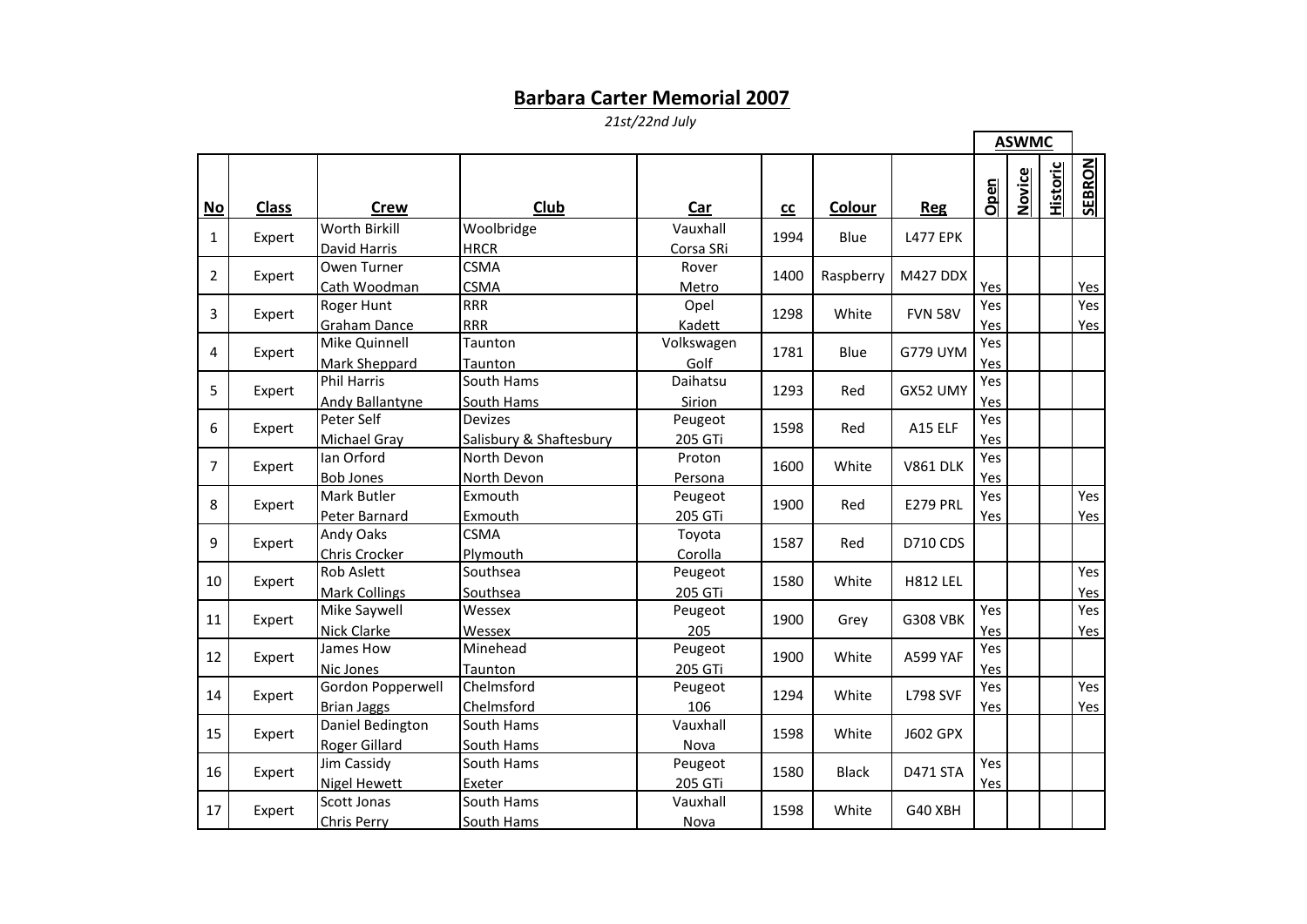## **Barbara Carter Memorial 2007**

*21st/22nd July*

 $\blacksquare$ 

|    |                                      |                                                 |                            |                              |            |        |                    |      | <b>ASWMC</b> |                 |            |
|----|--------------------------------------|-------------------------------------------------|----------------------------|------------------------------|------------|--------|--------------------|------|--------------|-----------------|------------|
| No | <b>Class</b>                         | <b>Crew</b>                                     | Club                       | Car                          | ${\rm cc}$ | Colour | <b>Reg</b>         | Open | Novice       | <b>Historic</b> | SEBRON     |
| 18 | Expert                               | Phil Kendall<br>Paul Lettington                 | Wessex<br>Wessex           | Peugeot<br>106               | 1294       | Red    | <b>M917 OBU</b>    |      |              |                 |            |
| 19 | Historic<br>Semi-Expert Kevin Ablitt | <b>Graham Child</b>                             | Sevenoaks<br>Sevenoaks     | Ford<br><b>Escort Mexico</b> | 2000       | Red    | <b>UUL 176M</b>    |      |              | Yes<br>Yes I    | Yes<br>Yes |
| 20 | Semi-Expert                          | <b>Andrew Lees</b><br>Peter Cox                 | Dolphin<br>Dolphin         | Vauxhall<br>Nova             | 1400       | White  | N <sub>4</sub> OVA |      |              |                 |            |
| 21 | Historic                             | Duncan Stonier<br>Semi-Expert Bernard Northmore | <b>HRCR</b><br><b>HRCR</b> | Volvo<br>144                 | 1986       | Green  | <b>OAE 118M</b>    |      |              | Yes<br>Yes      |            |
| 22 | Semi-Expert                          | Joni Sedgwick<br>James Aldridge                 | Taunton<br>Silverton       | Peugeot<br>205               | 1905       | White  | <b>H207 YAG</b>    |      | Yes<br>Yes   |                 |            |
| 26 | Novice                               | <b>Trevor Rolph</b><br>Jason Woollacott         | Taunton<br>Taunton         | Peugeot<br>205 XS            | 1360       | Red    | <b>H873 DDV</b>    |      | Yes<br>Yes   |                 |            |
| 27 | Novice                               | Ian Mepham<br>Sam Keeley                        | Cencus<br>Cencus           | Peugeot<br>306 S16           | 1800       | Yellow | <b>L466 URW</b>    |      |              |                 |            |
| 28 | <b>Novice</b>                        | <b>Anton Shaw</b><br>Alf Chanter                | Plymouth<br>Plymouth       | Ford<br><b>Escort Mexico</b> | 1998       | Blue   | <b>FHE 695L</b>    |      | Yes<br>Yes   |                 |            |
| 29 | <b>Novice</b>                        | Chris Smale<br>David Smale                      | Plymouth<br>Plymouth       | Vauxhall<br>Astra            | 1998       | Red    | <b>H723 GWC</b>    |      | Yes<br>Yes   |                 |            |
| 30 | <b>Novice</b>                        | <b>Andy Ewings</b><br>Owen Drayton              | Exmouth<br>North Devon     | Peugeot<br>306 GTi-6         | 1998       | Blue   | L5 CKL             |      | Yes<br>Yes   |                 |            |
| 31 | Novice                               | <b>Alexsander Dubas</b><br>Aidan Fozard         | Wessex<br>Wessex           | Volvo<br>340 DL              | 1397       | Maroon | A286 OPO           |      | Yes<br>Yes   |                 | Yes<br>Yes |
| 32 | <b>Novice</b>                        | <b>Barry Luxton</b><br>Luke Quinnell            | Taunton<br>Taunton         | Volkswagen<br>Golf GTi       | 1781       | White  | <b>G517 XGM</b>    | Yes  | Yes          |                 |            |
| 33 | <b>Novice</b>                        | Gary Sparks<br>Mike Murfitt                     | Exmouth<br>Exmouth         | Vauxhall<br>Astra            | 1998       | White  | K61 MWP            |      | Yes          |                 |            |
| 34 | <b>Novice</b>                        | lan Woollacott<br><b>Graham Roberts</b>         | North Devon<br>North Devon | Peugeot<br>205               | 1900       | Grey   | F680 OVS           |      | Yes          |                 |            |
| 35 | Novice                               | John Oldieve<br><b>Chris Henley</b>             | South Hams<br>South Hams   | Rover<br>214 S               | 1396       | Green  | <b>R634 DGC</b>    |      |              |                 |            |
| 36 | Historic<br>Novice                   | <b>Giles Pursey</b><br><b>Derek Mines</b>       | Bath<br>Bath               | Ford<br><b>Escort MkI</b>    | 1300       | Green  | <b>YJH 480M</b>    |      |              | Yes             |            |